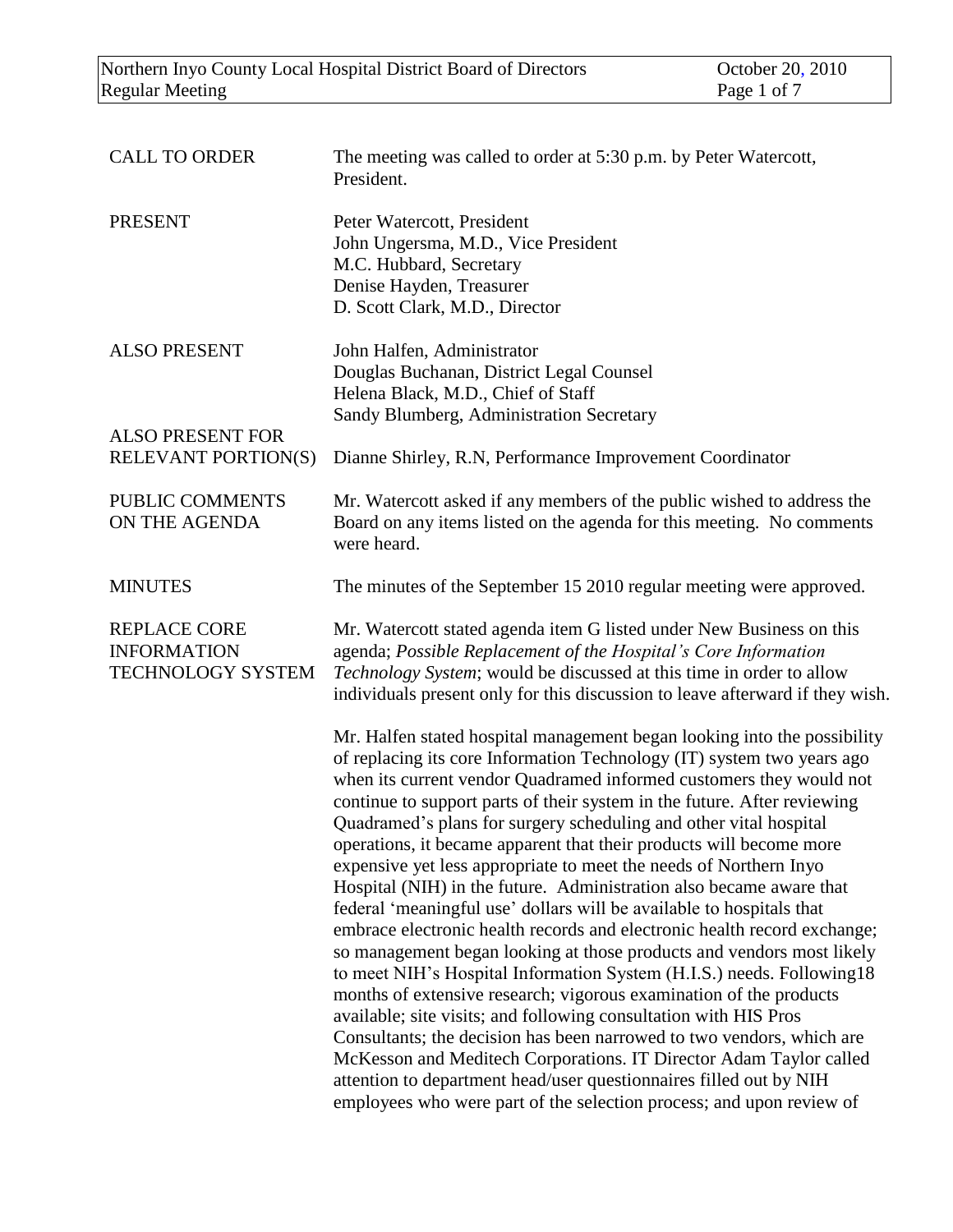|                                             | employee input the clear front-runner at this time is McKesson (with few<br>dissenting opinions). Mr. Taylor also noted McKesson's implementation<br>schedule and timeline is far superior to Meditech's, and McKesson should<br>be able to install their product well in advance of the deadline to meet<br>meaningful use funding requirements. Representatives from McKesson<br>were on hand to answer any questions Board members and others present<br>may have. Following an in-depth discussion of the selection process and<br>upon making the determination that due diligence was done in the<br>selection process; it was moved by Denise Hayden, seconded by M.C.<br>Hubbard, and passed to approve McKesson Corporation to be the<br>hospitals' new HIS vendor as recommended. D. Scott Clark, M.D. noted<br>his vote was made with reservation due to his concerns that a possibility<br>exists that the hospital may not receive the meaningful use dollars it is<br>expecting. Doctor Ungersma stated his feeling that it is extremely<br>important to ensure that the new system is one approved by the Office of<br>the National Coordinator.                                                                                  |
|---------------------------------------------|--------------------------------------------------------------------------------------------------------------------------------------------------------------------------------------------------------------------------------------------------------------------------------------------------------------------------------------------------------------------------------------------------------------------------------------------------------------------------------------------------------------------------------------------------------------------------------------------------------------------------------------------------------------------------------------------------------------------------------------------------------------------------------------------------------------------------------------------------------------------------------------------------------------------------------------------------------------------------------------------------------------------------------------------------------------------------------------------------------------------------------------------------------------------------------------------------------------------------------------------------|
| <b>FINANCIAL AND</b><br>STATISTICAL REPORTS | Mr. Halfen called attention to the financial and statistical reports for the<br>month of August 2010. He noted the statement of operations shows a<br>bottom line excess of revenues over expenses of \$708,166. Mr. Halfen<br>additionally called attention to the following:<br>Inpatient service revenue was under budget and outpatient service<br>revenue was over budget<br>Total expenses were under budget<br>Salaries & wages and employee benefits expense were both under<br>budget<br>Professional Fees Expense was over budget<br>The Balance Sheet showed no significant change<br>$\blacksquare$<br>Total net assets continue to grow<br>$\blacksquare$<br>Year-to-date net income totals \$1,073,725<br>Mr. Halfen noted the balance sheet shows a decline in short term<br>investments due to the fact that assets are being liquidated in order to help<br>fund the hospital rebuild project. Revenue was down during the month of<br>August, however interim payments began coming in from Medicare and<br>Medical. The expense side of the income statement shows no notable<br>change, and total expenses are on track with the annual budget at this<br>time. Following review of the information provided it was moved by |
| <b>ADMINISTRATOR'S</b><br><b>REPORT</b>     | John Ungersma, M.D., seconded by Doctor Clark, and passed to approve<br>the financial and statistical reports for the month of August as presented.                                                                                                                                                                                                                                                                                                                                                                                                                                                                                                                                                                                                                                                                                                                                                                                                                                                                                                                                                                                                                                                                                              |
| <b>CHANGE OF PAYDAY</b>                     | Mr. Halfen informed the Board at the next regular meeting he may ask for<br>Board approval to change the hospital employee pay schedule from every<br>other Thursday to every other Friday. At this time he is introducing the<br>concept to measure the reactions of employees and of the Board, and he<br>will present more information on this topic at the December meeting. Mr.<br>Halfen noted most employers pay on Friday, and this change would help                                                                                                                                                                                                                                                                                                                                                                                                                                                                                                                                                                                                                                                                                                                                                                                    |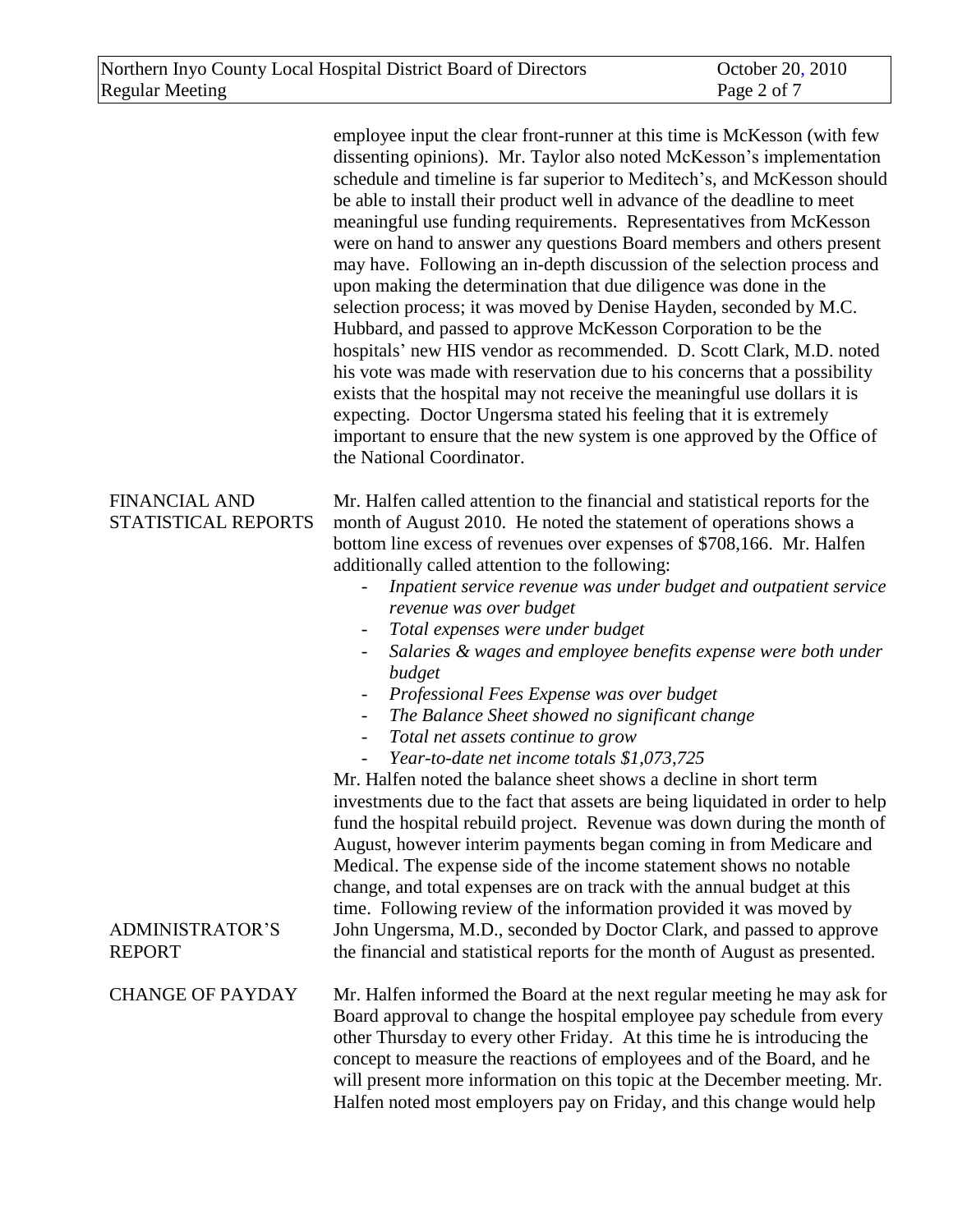| Northern Inyo County Local Hospital District Board of Directors<br><b>Regular Meeting</b> |                                                                                                                                                                                                                                                                                                                                                                                                                                                                                                                                                                                                                                                                                                                                                                                                                                                                                                      | October 20, 2010<br>Page 3 of 7                      |
|-------------------------------------------------------------------------------------------|------------------------------------------------------------------------------------------------------------------------------------------------------------------------------------------------------------------------------------------------------------------------------------------------------------------------------------------------------------------------------------------------------------------------------------------------------------------------------------------------------------------------------------------------------------------------------------------------------------------------------------------------------------------------------------------------------------------------------------------------------------------------------------------------------------------------------------------------------------------------------------------------------|------------------------------------------------------|
|                                                                                           | to maximize the hospital's cash float over payday weekends. He also<br>suggested the possibility of making direct deposit mandatory for hospital<br>employees in order to ease internal accounting; however Ms. Hubbard<br>noted this may not be feasible if some employees do not have the ability<br>to open a bank account.                                                                                                                                                                                                                                                                                                                                                                                                                                                                                                                                                                       |                                                      |
| <b>BUILDING UPDATE</b>                                                                    | John Hawes with Turner Construction Company reported in spite of rain<br>delays the hospital rebuild project is still running on schedule at this time.<br>To prevent further weather delays during winter months the new building<br>will be encased in plastic then is scheduled to go through a drying process<br>on December $2nd$ . During cold weather the structure will be heated to<br>allow construction to continue on schedule, and in April of 2011 the<br>plastic will be removed to reveal a building well on its way to completion.<br>Mr. Hawes also noted that without the hard work of Kevin Boots and<br>RBB Architects, the project would not be progressing in a timely manner.                                                                                                                                                                                                |                                                      |
| <b>CHIEF OF STAFF</b><br><b>REPORT</b>                                                    | Chief of Staff Helena Black, M.D. reported following careful review by<br>the appropriate committees the Medical Staff recommends approval of the<br>following Rural Health Clinic (RHC) protocol and procedure:<br>1. Physician Assistant Protocol: Medication/Device Policy for RHC<br>P.A.s<br>2. Nurse Practitioner Standardized Procedure: Furnishing<br>Medications/Devices Policy for RHC NP's<br>It was moved by Ms. Hubbard, seconded by Doctor Ungersma, and<br>passed to approve the RHC policy and the RHC protocol as presented.<br>Doctor Black also reported following careful review by the appropriate<br>Medical Staff committees, she is pleased to request Board approval to<br>grant privileges to RHC Physician Assistant Sarah Starosta. It was moved<br>by Doctor Clark, seconded by Ms. Hubbard, and passed to approve<br>privileges for Sarah Starosta. P.A. as requested. |                                                      |
|                                                                                           | Doctor Black also reported the Medical Staff has received and<br>recommends accepting the resignations of the following Medical Staff<br>members:<br>1. Donna McAuley, RN, FNP, CNM<br>2. Marilou Terpenning, M.D.<br>It was moved by Doctor Clark, seconded by Ms. Hayden, and passed to<br>accept the resignations the four Medical Staff members as requested.<br>Doctor Black also reported the Medical Executive Committee recom-<br>mends a change be made to the Medical Staff bylaws to include the Chief<br>of Emergency Service as a member of the Medical Executive Committee.<br>It was moved by Doctor Ungersma, seconded by Ms. Hayden, and passed<br>to approve the change to the Medical Staff bylaws as requested.                                                                                                                                                                  | 3. Sudhir Kakarla, M.D.<br>4. William Carter, D.D.S. |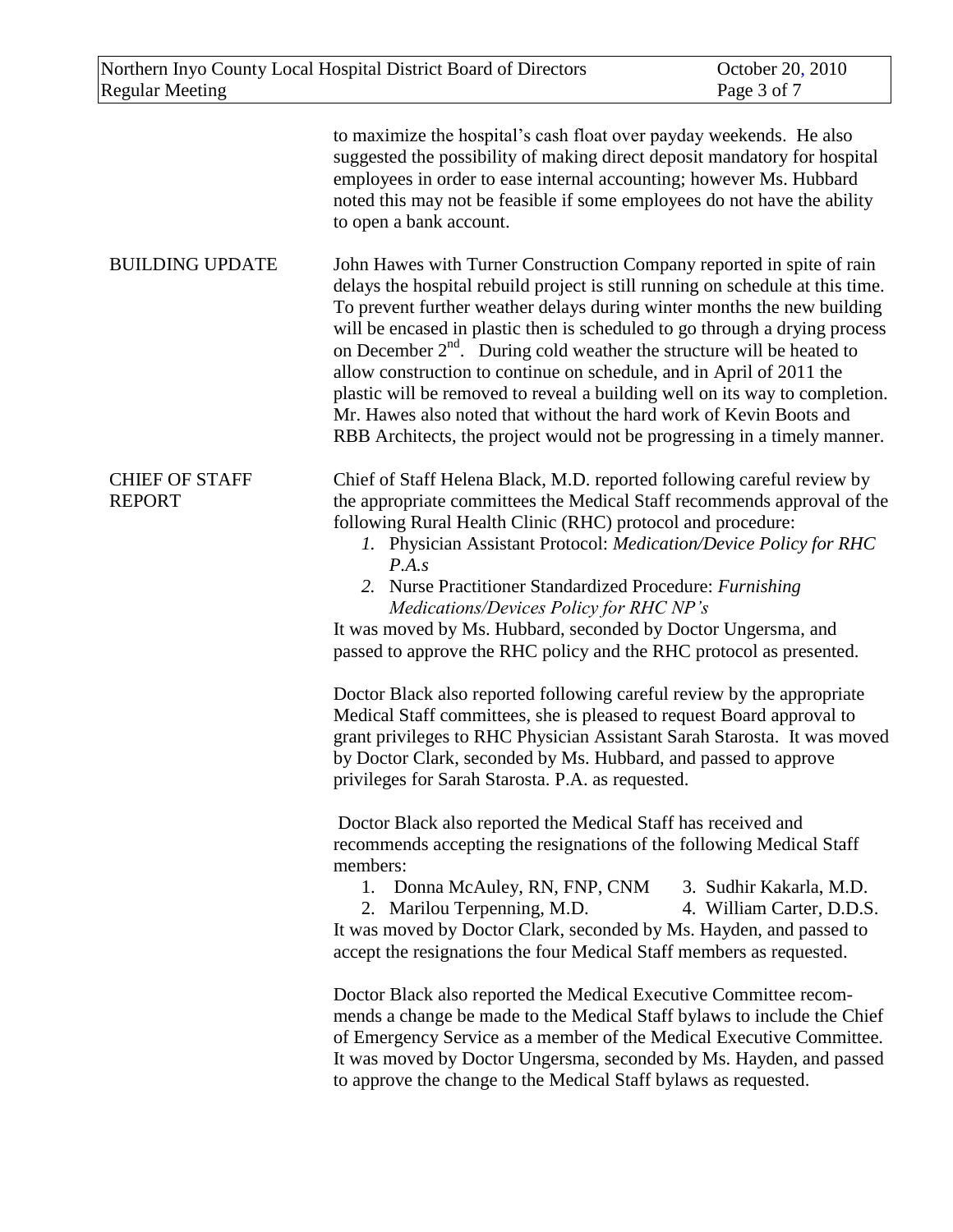| <b>OLD BUSINESS</b>                                                                    | Doctor Black also reported as an informational item only that Jennie<br>Walker, M.D. has replaced Carolyn Tiernan, M.D. as Chief of Emergency<br>Service. She additionally noted the hospital's Continuing Medical<br>Education (CME) accreditation will be recertified during the month of<br>November, and the Medical Staff will be taking over the CME<br>accreditation process.                                                                                                                                                                                                                                                                                                                                                                                                                                                                                                                                                                                                                                                                                                                                                                                                                                                                                  |
|----------------------------------------------------------------------------------------|-----------------------------------------------------------------------------------------------------------------------------------------------------------------------------------------------------------------------------------------------------------------------------------------------------------------------------------------------------------------------------------------------------------------------------------------------------------------------------------------------------------------------------------------------------------------------------------------------------------------------------------------------------------------------------------------------------------------------------------------------------------------------------------------------------------------------------------------------------------------------------------------------------------------------------------------------------------------------------------------------------------------------------------------------------------------------------------------------------------------------------------------------------------------------------------------------------------------------------------------------------------------------|
| <b>VALLEY EMERGENCY</b><br><b>PHYSICIANS</b><br><b>AGREEMENT</b>                       | Mr. Halfen called attention to a proposed agreement for Emergency<br>Department Physician services submitted by Valley Emergency<br>Physicians. The proposed contract was submitted at the last regular<br>meeting but was tabled to this meeting to allow changes to be made to the<br>agreement. Doctor Black commented that NIH's Emergency Department<br>physicians feel Valley is making an attempt to address their needs and<br>concerns, and the agreement being presented at this time is acceptable to<br>the physician group. District Legal Counsel Douglas Buchanan<br>recommended a change be made to the wording of section 11.2 item E<br>allowing for removal of a provider for "being convicted of a crime". Mr.<br>Buchanan recommends the section be changed to read that a provider may<br>be removed for being "convicted of a crime other than an infraction", and<br>explained his reasoning for the change. Following review of the<br>agreement presented it was moved by Doctor Ungersma, seconded by Ms.<br>Hubbard, and passed to approve the agreement with Valley Emergency<br>Physicians; with the change being made to section 11.2 item E; and with<br>other minor housekeeping changes being made as suggested by Mr.<br>Buchanan. |
| MEDICAL/DENTAL/<br><b>VISION RATE</b><br><b>INCREASE</b>                               | Mr. Halfen called attention to a proposal for a 2% increase to the rate<br>charged to employees for Medical, Dental, and Vision coverage, due to<br>the fact that premium increases have not been passed on to employees<br>since 2006. This agenda item was tabled from the last regular meeting due<br>to the lack of a quorum. Mr. Halfen noted the increase for employees will<br>be minimal and that the cost of medical coverage for many employees has<br>decreased significantly due to the change to 340B pricing for employee<br>prescriptions. It was moved by Doctor Clark, seconded by Ms. Hubbard,<br>and passed to approve the 2% increase to the employee contribution for<br>medical, dental, and vision coverage as requested, with Ms. Hayden and<br>Mr. Watercott abstaining from the vote.                                                                                                                                                                                                                                                                                                                                                                                                                                                       |
| PIONEER MEDICAL<br><b>ASSOCIATES</b><br><b>PARTNERSHIP</b><br><b>INTEREST PURCHASE</b> | Mr. Halfen asked that discussion of the possible Pioneer Medical<br>Associates partnership interest purchase be tabled to the next regular<br>meeting of the District Board in order to allow for changes to be made to<br>the proposed agreement.                                                                                                                                                                                                                                                                                                                                                                                                                                                                                                                                                                                                                                                                                                                                                                                                                                                                                                                                                                                                                    |
| <b>PATHOLOGY</b><br><b>AGREEEMENT WITH</b><br><b>KENNETH SAEGER</b>                    | Mr. Halfen called attention to a proposed Pathology and Clinical<br>Laboratory Service Agreement with Kenneth Saegar, M.D The<br>agreement was presented at a previous meeting but was tabled in order to                                                                                                                                                                                                                                                                                                                                                                                                                                                                                                                                                                                                                                                                                                                                                                                                                                                                                                                                                                                                                                                             |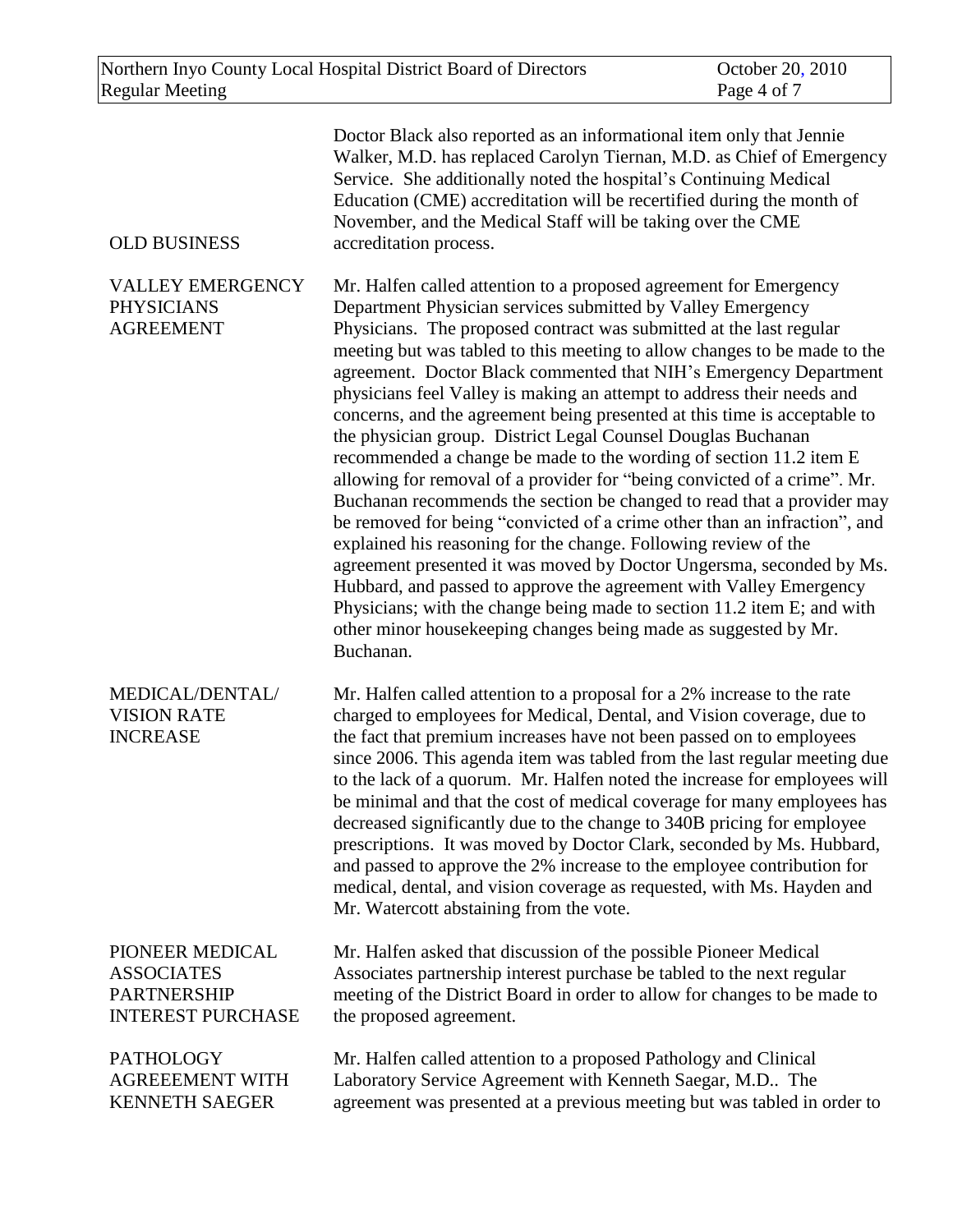| <b>NEW BUSINESS</b>                                           | allow Doctor Saegar to address concerns regarding one of the Arcadia<br>Pathology Group physicians who provides services. Following review<br>and discussion by the Medical Executive Committee the proposed<br>agreement constitutes a six month extension of the previous contract in<br>order to allow Dr. Saeger to deal with the physician concerns in question.<br>Following brief discussion it was moved by Doctor Clark, seconded by<br>Doctor Ungersma, and passed to approve the six month extension of the<br>agreement for the Pathology and Clinical Laboratory Services of Kenneth<br>Saegar, M.D. as recommended.                                                                                                                                                                                                                                                                                                                                                                                                                                                                                                             |
|---------------------------------------------------------------|-----------------------------------------------------------------------------------------------------------------------------------------------------------------------------------------------------------------------------------------------------------------------------------------------------------------------------------------------------------------------------------------------------------------------------------------------------------------------------------------------------------------------------------------------------------------------------------------------------------------------------------------------------------------------------------------------------------------------------------------------------------------------------------------------------------------------------------------------------------------------------------------------------------------------------------------------------------------------------------------------------------------------------------------------------------------------------------------------------------------------------------------------|
| <b>CONSTRUCTION</b><br><b>CHANGE ORDER</b><br><b>REQUESTS</b> | Kathy Sherry with Turner Construction Company presented the following<br>construction change orders for the review and consideration of the Board:<br>1. COR 54: \$381,454 for door hardware and access control<br>2. COR 58: \$372,952 for permit documents (addendum 5)<br>3. COR 63: \$36,753 for edge of slab coordination<br>4. COR 67: (\$344,559) credit for Value Engineering, for electrical<br>and fireproofing work<br>5. COR 68: \$2,901 for interior lighting<br>6. COR 70: \$128,358 for central plant domestic hot water return loop<br>7. COR 71: \$107,050 for security system and cameras<br>8. COR 72: \$27,433 for additional conduit for Southern California<br>Edison<br>Ms. Sherry detailed the need for each change order and noted the<br>combined cost of the COR's will be \$712,342. The changes needed are a<br>combination of design changes; rebids; improvements and upgrades; and<br>additional permits that are needed. Following review of the information<br>provided it was moved by Doctor Clark, seconded by Ms. Hayden, and<br>passed to approve all eight construction change orders as recommended. |
| <b>ANESTHESIA</b><br><b>CONTRACT RENEWALS</b>                 | Mr. Halfen called attention to proposed General Anesthesia Co-Medical<br>Director and Professional Services Agreements with J. Daniel Cowan,<br>M.D., and Curtis Schweizer, M.D Mr. Halfen noted the proposed<br>agreements allow for a 5% increase to physician compensation, due to the<br>fact that the doctors' current compensation rate is well below the average<br>for anesthesiologists. Although a larger increase would be needed in<br>order to bring the doctors up to the median range, Doctors Cowan and<br>Schweizer have agreed to accept only a 5% increase. Mr. Halfen also<br>noted that a behavioral agreement has been added to both the physician<br>contracts. Following review of the proposed agreements it was moved by<br>Doctor Ungersma, seconded by Ms. Hayden, and passed to approve the<br>General Anesthesia Co-Medical Director Agreements with Doctors<br>Schweizer and Cowan as recommended.                                                                                                                                                                                                             |
| <b>POLICY &amp; PROCEDURE</b><br><b>MANUAL APPROVALS</b>      | Mr. Halfen called attention to the following Policy and Procedure<br>manuals which were on hand for the review and approval of the Board:<br>2. Surgery – Lithotripsy Service<br>1. EKG                                                                                                                                                                                                                                                                                                                                                                                                                                                                                                                                                                                                                                                                                                                                                                                                                                                                                                                                                       |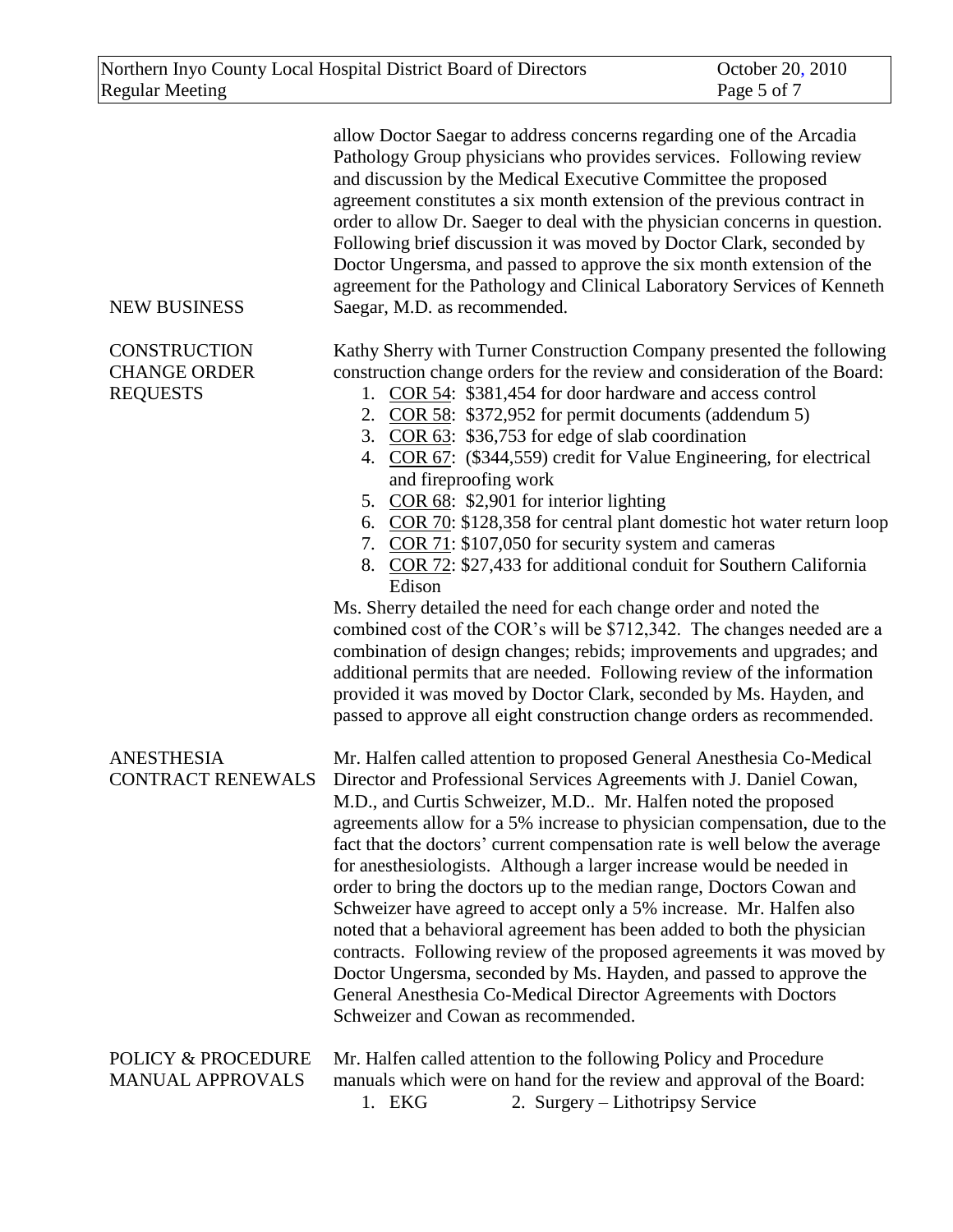|                                                        | 3. Dietary<br>4. Language Services<br>It was moved by Ms. Hubbard, seconded by Ms. Hayden, and passed to<br>approve all four policy and procedure manuals as presented.                                                                                                                                                                                                                                                                                                                                                                                                                                                                                                                                                                                                                                                                                                                                                   |
|--------------------------------------------------------|---------------------------------------------------------------------------------------------------------------------------------------------------------------------------------------------------------------------------------------------------------------------------------------------------------------------------------------------------------------------------------------------------------------------------------------------------------------------------------------------------------------------------------------------------------------------------------------------------------------------------------------------------------------------------------------------------------------------------------------------------------------------------------------------------------------------------------------------------------------------------------------------------------------------------|
| <b>SECURITY</b><br><b>AGREEMENT</b><br><b>RENEWALS</b> | Mr. Halfen also called attention to a Security Agreement renewal for<br>Chris Nelsen, which contained no changes from the previous agreement.<br>It was moved by Ms. Hubbard, seconded by Ms. Hayden, and passed to<br>approve the Security Agreement with Chris Nelsen as recommended.                                                                                                                                                                                                                                                                                                                                                                                                                                                                                                                                                                                                                                   |
|                                                        | Mr. Halfen also requested authority to renew future Security Agreements<br>if a change of date is the only change that is needed. It was moved by<br>Doctor Ungersma, seconded by Doctor Clark and passed allow Mr Halfen<br>to approve security contract renewals with only date changes needed.                                                                                                                                                                                                                                                                                                                                                                                                                                                                                                                                                                                                                         |
| POSSIBLE DISTRICT<br><b>NAME CHANGE</b>                | Mr. Halfen called attention to a correspondence received from District<br>Legal Counsel Doug Buchanan recommending a possible change of the<br>name "Northern Inyo County Local Hospital District", to "Northern Inyo<br>County Local Healthcare District". Following discussion of the pros and<br>cons of a name change, and it was determined that although the change<br>may be appropriate it may also cause a great deal of work to be needed in<br>regard to changing District titles; holdings; contracts; bond issues; tax<br>reporting; letterhead, etc Following further discussion it was decided<br>that the Hospital District name will remain unchanged at this time.                                                                                                                                                                                                                                      |
| <b>BOARD MEMBER</b><br><b>REPORTS</b>                  | Mr. Watercott asked if any members of the Board of Directors wished to<br>report on any items of interest. Doctor Ungersma reported that Senate<br>Bill 726 was not put into law; and it appears California will remain one of<br>only five states in the country in which hospitals do not have the ability to<br>employ physicians. Doctor Clark stated that as acting head of Radiology<br>Services he would like to commend Radiology Director Patty Dickson on<br>the excellent job she has done on scheduling; employee achievement; and<br>on maintaining contracts in a manner that has saved NIH a significant<br>amount of money. Mr. Watercott also stated that although he was out of<br>the area on August 9 2010, after hearing countless reports of the excellent<br>handling of the multi-vehicle accident on Highway 395 by NIH staff, he is<br>humbled and honored to be associated with this hospital. |
| <b>OPPORTUNITY FOR</b><br>PUBLIC COMMENT               | In keeping with the Brown Act, Mr. Watercott again asked if any<br>members of the public wished to comment on any items listed on the<br>agenda for this meeting, or on any items of interest. Rick Casa with<br>Turner Construction Company stated Turner will hold a barbeque for<br>hospital employees the Tuesday before Thanksgiving, and a raffle will be<br>held to raise funds for the NIH Foundation. Mr. Watercott also mentioned<br>the possibility of the NIH Foundation hosting a "Hard Hat Hootenany" (in<br>place of the annual "Groundhog A-Go-Go") to raise funds for the<br>Foundation, and he suggested that perhaps the event could be held inside                                                                                                                                                                                                                                                    |